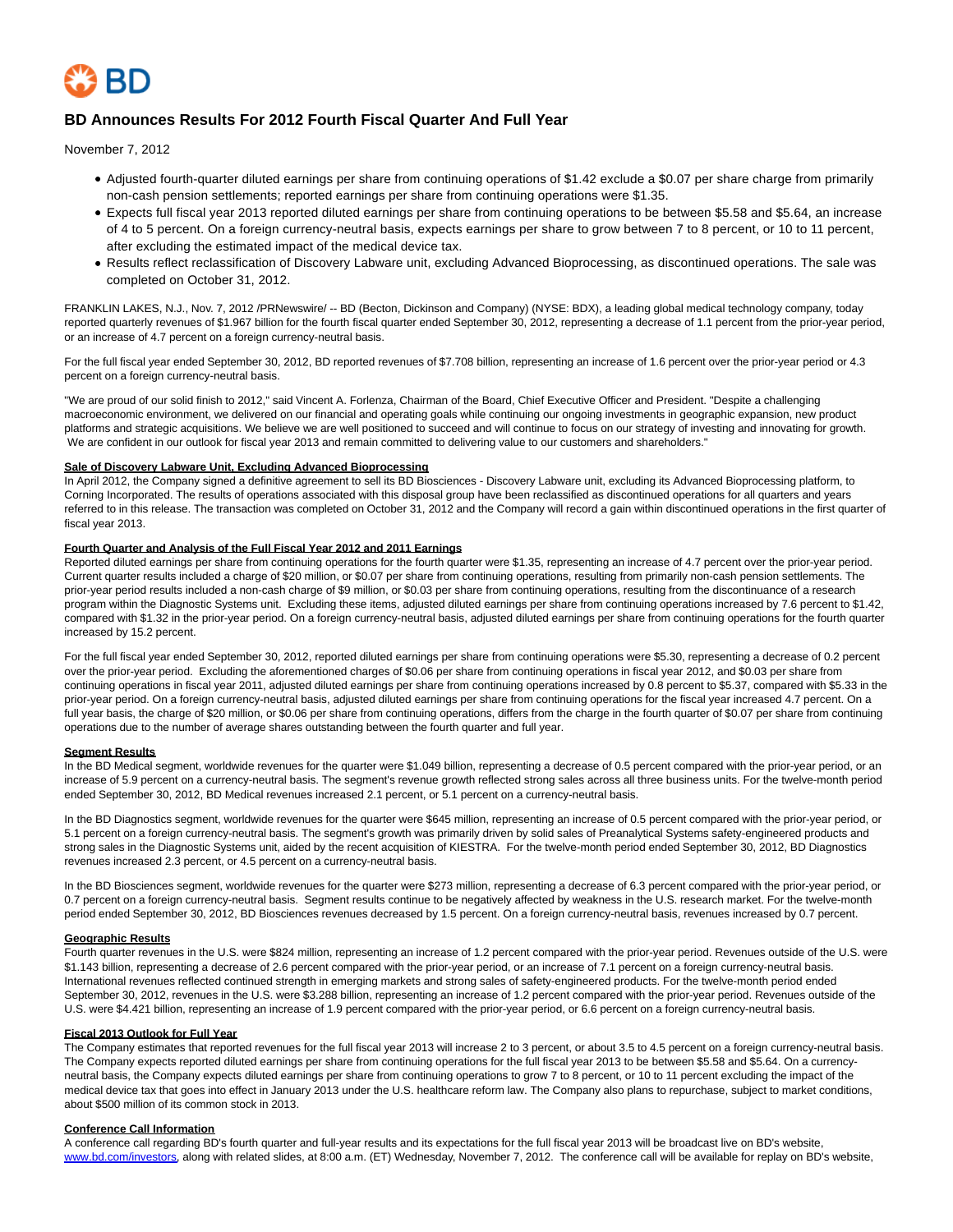[www.bd.com/investors,](http://www.bd.com/investors) or at 1-800-585-8367 (domestic) and 1-404-537-3406 (international) through the close of business on Wednesday, November 14, 2012, access code 35734482.

## **Non-GAAP Financial Measures**

This news release contains certain non-GAAP financial measures. Reconciliations of these and other non-GAAP measures to the comparable GAAP measures are included in the attached financial tables.

#### **About BD**

BD is a leading global medical technology company that develops, manufactures and sells medical devices, instrument systems and reagents. The Company is dedicated to improving people's health throughout the world. BD is focused on improving drug delivery, enhancing the quality and speed of diagnosing infectious diseases and cancers, and advancing research, discovery and production of new drugs and vaccines. BD's capabilities are instrumental in combating many of the world's most pressing diseases. Founded in 1897 and headquartered in Franklin Lakes, New Jersey, BD employs approximately 29,000 associates in more than 50 countries throughout the world. The Company serves healthcare institutions, life science researchers, clinical laboratories, the pharmaceutical industry and the general public. For more information, please visi[t www.bd.com.](http://www.bd.com/)

#### Contact:

Monique N. Dolecki, Investor Relations – 201-847-5378 Colleen T. White, Corporate Communications – 201-847-5369

This press release, including the section entitled "Fiscal 2013 Outlook for Full Year", contains certain estimates and other forward-looking statements (as defined under Federal securities laws) regarding BD's performance, including future revenues and earnings per share. All such statements are based upon current expectations of BD and involve a number of business risks and uncertainties. Actual results could vary materially from anticipated results described, implied or projected in any forward-looking statement. With respect to forward-looking statements contained herein, a number of factors could cause actual results to vary materially from any forward-looking statement. These factors include, but are not limited to: adverse changes in regional, national or foreign economic conditions, including any impact that may result from the current global economic conditions on our ability to access credit markets and finance our operations, the demand for our products and services as a result of reduced government funding, lower utilization rates or otherwise, or our suppliers' ability to provide products needed for our operations; the unknown consequences of healthcare reform in the United States, including the impact of the reduction in Medicare and Medicaid payments to hospitals, pharmaceutical companies and other customers, which could reduce demand for our products and increase downward pricing pressure; changes in interest or foreign currency exchange rates; competitive factors; pricing and other market pressures; our ability to successfully integrate any businesses we acquire; difficulties inherent in product development and delays in product introductions; increases in energy costs and their effect on, among other things, the cost of producing BD's products; fluctuations in costs and availability of raw materials and in BD's ability to maintain favorable supplier arrangements and relationships; new or changing laws impacting our business or changes in enforcement practices with respect to such laws; uncertainties of litigation (as described in BD's filings with the Securities and Exchange Commission); future healthcare reform, including changes in government pricing and reimbursement policies or other cost containment reforms; the effects of potential pandemic diseases; and issuance of new or revised accounting standards, as well as other factors discussed in BD's filings with the Securities and Exchange Commission. We do not intend to update any forward-looking statements to reflect events or circumstances after the date hereof except as required by applicable laws or regulations.

#### BECTON DICKINSON AND COMPANY CONSOLIDATED INCOME STATEMENTS

(Unaudited; Amounts in thousands, except per share data)

|                                                                       |                 | Three Months Ended September 30, |           |           |
|-----------------------------------------------------------------------|-----------------|----------------------------------|-----------|-----------|
|                                                                       | 2012            |                                  | 2011      | % Change  |
| <b>REVENUES</b>                                                       | \$<br>1,967,171 | \$                               | 1,988,181 | (1.1)     |
| Cost of products sold                                                 | 966,345         |                                  | 971,041   | (0.5)     |
| Selling and administrative                                            | 484,259         |                                  | 479,591   | 1.0       |
| Research and development                                              | 127,787         |                                  | 124,528   | 2.6       |
| <b>TOTAL OPERATING COSTS</b>                                          |                 |                                  |           |           |
| <b>AND EXPENSES</b>                                                   | 1,578,391       |                                  | 1,575,160 | 0.2       |
| <b>OPERATING INCOME</b>                                               | 388,780         |                                  | 413,021   | (5.9)     |
| Interest income                                                       | 11,954          |                                  | 1,915     | <b>NM</b> |
| Interest expense                                                      | (35, 292)       |                                  | (22, 334) | 58.0      |
| Other (expense) income, net                                           | (3,543)         |                                  | 1,272     | <b>NM</b> |
| INCOME FROM CONTINUING OPERATIONS BEFORE<br><b>INCOME TAXES</b>       | 361,899         |                                  | 393,874   | (8.1)     |
| Income tax provision                                                  | 87,621          |                                  | 108,827   | (19.5)    |
| INCOME FROM CONTINUING OPERATIONS                                     | 274,278         |                                  | 285,047   | (3.8)     |
| INCOME FROM DISCONTINUED OPERATIONS<br>NET OF INCOME TAX PROVISION OF |                 |                                  |           |           |
| \$9,108 AND \$8,860, RESPECTIVELY                                     | 14,765          |                                  | 14,933    | (1.1)     |
| <b>NET INCOME</b>                                                     | \$<br>289,043   | \$                               | 299,980   | (3.6)     |
| <b>EARNINGS PER SHARE</b>                                             |                 |                                  |           |           |
| Basic:                                                                |                 |                                  |           |           |
| Income from continuing operations                                     | \$<br>1.38      | \$                               | 1.32      | 4.5       |
| Income from discontinued operations                                   | \$<br>0.07      | \$                               | 0.07      |           |
| Net income (1)                                                        | \$<br>1.45      | \$                               | 1.38      | 5.1       |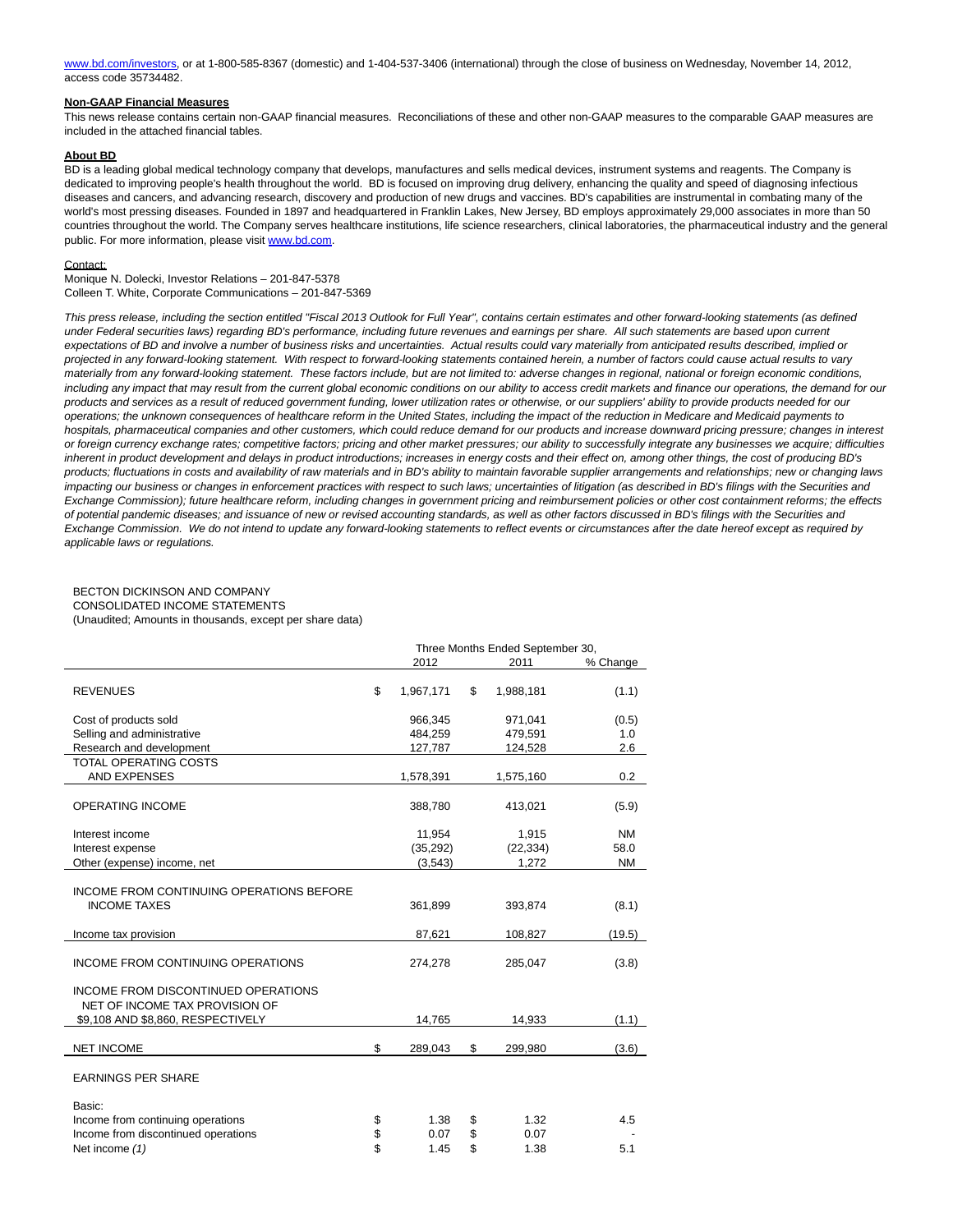| Diluted:                            |            |      |                          |
|-------------------------------------|------------|------|--------------------------|
| Income from continuing operations   | $1.35$ \$  | 1.29 | 4.7                      |
| Income from discontinued operations | 0.07       | 0.07 | $\overline{\phantom{0}}$ |
| Net income (1)                      | \$<br>1.43 | 1.36 | 5.1                      |

AVERAGE SHARES OUTSTANDING

| Basic          | $\sim$<br>'99.         | 216.726 |  |
|----------------|------------------------|---------|--|
| <b>Diluted</b> | 10 <sup>o</sup><br>ാറ് | 220 850 |  |
|                |                        |         |  |

NM - Not Meaningful

 $\overline{\phantom{0}}$ 

(1) Total per share amounts may not add due to rounding.

## BECTON DICKINSON AND COMPANY

CONSOLIDATED INCOME STATEMENTS

(Unaudited; Amounts in thousands, except per share data)

|                                                                       |          | Twelve Months Ended September 30, |          |              |                |  |
|-----------------------------------------------------------------------|----------|-----------------------------------|----------|--------------|----------------|--|
|                                                                       |          | 2012                              | 2011     | % Change     |                |  |
| <b>REVENUES</b>                                                       | \$       | 7,708,382                         | \$       | 7,584,037    | 1.6            |  |
| Cost of products sold                                                 |          | 3,755,388                         |          | 3,625,122    | 3.6            |  |
| Selling and administrative                                            |          | 1,923,354                         |          | 1,823,537    | 5.5            |  |
| Research and development                                              |          | 471,755                           |          | 469,517      | 0.5            |  |
| TOTAL OPERATING COSTS<br><b>AND EXPENSES</b>                          |          | 6,150,497                         |          | 5,918,176    | 3.9            |  |
|                                                                       |          |                                   |          |              |                |  |
| <b>OPERATING INCOME</b>                                               |          | 1,557,885                         |          | 1,665,861    | (6.5)          |  |
| Interest income                                                       |          | 50,333                            |          | 43,209       | 16.5           |  |
| Interest expense                                                      |          | (134, 658)                        |          | (84, 019)    | 60.3           |  |
| Other expense, net                                                    |          | (1, 152)                          |          | (7, 164)     | (83.9)         |  |
| INCOME FROM CONTINUING OPERATIONS BEFORE<br><b>INCOME TAXES</b>       |          | 1,472,408                         |          | 1,617,887    | (9.0)          |  |
| Income tax provision                                                  |          | 362,880                           |          | 417,004      | (13.0)         |  |
|                                                                       |          |                                   |          |              |                |  |
| INCOME FROM CONTINUING OPERATIONS                                     |          | 1,109,528                         |          | 1,200,883    | (7.6)          |  |
| INCOME FROM DISCONTINUED OPERATIONS<br>NET OF INCOME TAX PROVISION OF |          |                                   |          |              |                |  |
| \$31,268 AND \$35,199, RESPECTIVELY                                   |          | 60,399                            |          | 70,111       | (13.9)         |  |
| <b>NET INCOME</b>                                                     | \$       | 1,169,927                         | \$       | 1,270,994    | (8.0)          |  |
|                                                                       |          |                                   |          |              |                |  |
| <b>EARNINGS PER SHARE</b>                                             |          |                                   |          |              |                |  |
| Basic:                                                                |          |                                   |          |              |                |  |
| Income from continuing operations                                     | \$       | 5.40                              | \$       | 5.43         | (0.6)          |  |
| Income from discontinued operations                                   | \$       | 0.29                              | \$       | 0.32         | (9.4)          |  |
| Net income                                                            | \$       | 5.69                              | \$       | 5.75         | (1.0)          |  |
|                                                                       |          |                                   |          |              |                |  |
| Diluted:                                                              |          |                                   |          |              |                |  |
| Income from continuing operations                                     | \$       | 5.30                              | \$       | 5.31         | (0.2)          |  |
| Income from discontinued operations<br>Net income                     | \$<br>\$ | 0.29<br>5.59                      | \$<br>\$ | 0.31<br>5.62 | (6.5)<br>(0.5) |  |
|                                                                       |          |                                   |          |              |                |  |
|                                                                       |          |                                   |          |              |                |  |

AVERAGE SHARES OUTSTANDING

| Basic          | 205,460 | $1 - r$<br>つつイ<br>175<br>44 I . |  |
|----------------|---------|---------------------------------|--|
| <b>Diluted</b> | 209.181 | 226.280                         |  |

Becton Dickinson and Company

Supplemental Income Statement Information - Fiscal 2012

Revised for discontinued operations of Discovery Labware divestiture

(Unaudited: Amounts in thousands, except per-share data)

|                       |                 | Amounts<br>reclassified to | From                     |
|-----------------------|-----------------|----------------------------|--------------------------|
|                       | Pro Forma       | Discontinued<br>Operations | Continuing<br>Operations |
| Quarter 1<br>Revenues | \$<br>1,887,645 | 55.925                     | 1,831,720                |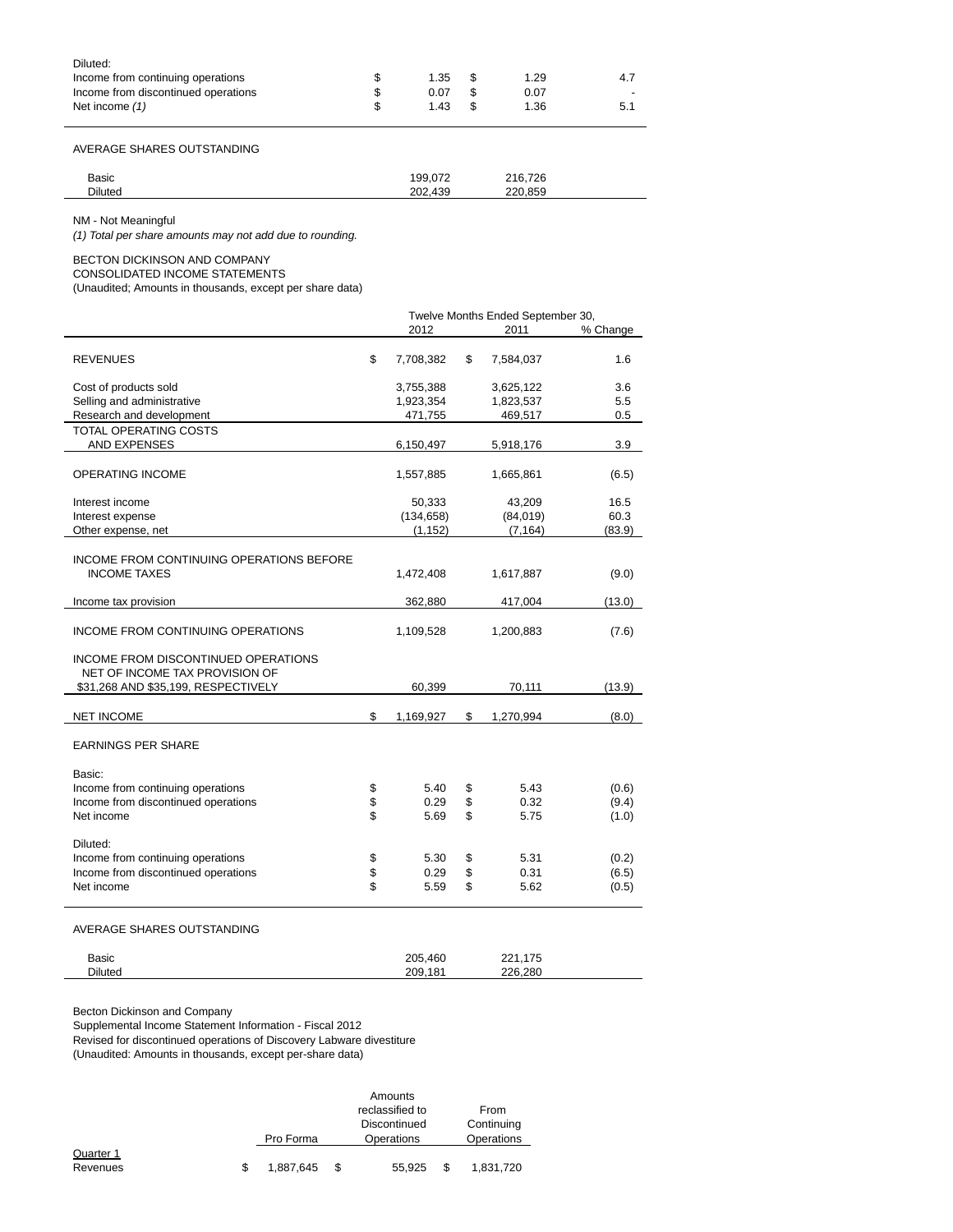| Income                            | \$<br>263,010   | \$<br>14,466  | \$<br>248,544   |
|-----------------------------------|-----------------|---------------|-----------------|
| <b>Diluted Earnings Per Share</b> | \$<br>1.21      | \$<br>0.07    | \$<br>1.14      |
| Quarter 2                         |                 |               |                 |
| Revenues                          | \$<br>1,990,818 | \$<br>61,857  | \$<br>1,928,961 |
| Income                            | \$<br>290,548   | \$<br>15,424  | \$<br>275,124   |
| <b>Diluted Earnings Per Share</b> | \$<br>1.38      | \$<br>0.07    | \$<br>1.31      |
| Quarter 3                         |                 |               |                 |
| Revenues                          | \$<br>2,040,760 | \$<br>60,230  | \$<br>1,980,530 |
| Income                            | \$<br>326,795   | \$<br>15,214  | \$<br>311,581   |
| <b>Diluted Earnings Per Share</b> | \$<br>1.59      | \$<br>0.07    | \$<br>1.52      |
| Quarter 4                         |                 |               |                 |
| Revenues                          | \$<br>2,027,335 | \$<br>60,164  | \$<br>1,967,171 |
| Income                            | \$<br>289,099   | \$<br>14,821  | \$<br>274,278   |
| Diluted Earnings Per Share (1)    | \$<br>1.43      | \$<br>0.07    | \$<br>1.35      |
| YTD                               |                 |               |                 |
| Revenues                          | \$<br>7,946,559 | \$<br>238,177 | \$<br>7,708,382 |
| Income                            | \$<br>1,169,453 | \$<br>59,925  | \$<br>1,109,528 |
| <b>Diluted Earnings Per Share</b> | \$<br>5.59      | \$<br>0.29    | \$<br>5.30      |

Certain quarterly amounts may not add to the year-to-date totals due to rounding. (1) Diluted Earnings per Share may not add due to rounding.

Becton Dickinson and Company

Supplemental Income Statement Information - Fiscal 2011 and 2010 Revised for discontinued operations of Discovery Labware divestiture (Unaudited: Amounts in thousands, except per-share data)

|                                   |                 | Amounts         |                 |
|-----------------------------------|-----------------|-----------------|-----------------|
|                                   |                 | reclassified to | From            |
|                                   |                 | Discontinued    | Continuing      |
|                                   | Pro Forma       | Operations      | Operations      |
| Fiscal 2011                       |                 |                 |                 |
| Revenues                          | \$<br>7,828,904 | \$<br>244.867   | \$<br>7,584,037 |
| Income                            | \$<br>1,264,852 | \$<br>63,969    | \$<br>1,200,883 |
| <b>Diluted Earnings Per Share</b> | \$<br>5.59      | \$<br>0.28      | \$<br>5.31      |
| Fiscal 2010                       |                 |                 |                 |
| Revenues                          | \$<br>7,372,333 | \$<br>247,948   | \$<br>7,124,385 |
| Income                            | \$<br>1,176,340 | \$<br>61,496    | \$<br>1,114,844 |
| <b>Diluted Earnings Per Share</b> | \$<br>4.90      | \$<br>0.26      | \$<br>4.64      |

BECTON DICKINSON AND COMPANY SUPPLEMENTAL REVENUE INFORMATION REVENUES BY SEGMENT AND GEOGRAPHIC AREA (Unaudited; Amounts in thousands)

|                       | Three Months Ended September 30, |           |    |           |          |  |  |
|-----------------------|----------------------------------|-----------|----|-----------|----------|--|--|
|                       |                                  | 2012      |    | 2011      | % Change |  |  |
|                       |                                  |           |    |           |          |  |  |
| <b>BD MEDICAL</b>     |                                  |           |    |           |          |  |  |
| <b>United States</b>  | \$                               | 422,290   | \$ | 404,301   | 4.4      |  |  |
| International         |                                  | 626,742   |    | 650,290   | (3.6)    |  |  |
| <b>TOTAL</b>          | \$                               | 1,049,032 | \$ | 1,054,591 | (0.5)    |  |  |
|                       |                                  |           |    |           |          |  |  |
| <b>BD DIAGNOSTICS</b> |                                  |           |    |           |          |  |  |
| <b>United States</b>  | \$                               | 313,916   | \$ | 313,603   | 0.1      |  |  |
| International         |                                  | 331,128   |    | 328,445   | 0.8      |  |  |
| <b>TOTAL</b>          | \$                               | 645.044   | \$ | 642.048   | 0.5      |  |  |
|                       |                                  |           |    |           |          |  |  |
| <b>BD BIOSCIENCES</b> |                                  |           |    |           |          |  |  |
| <b>United States</b>  | \$                               | 87,651    | \$ | 96,543    | (9.2)    |  |  |
| International         |                                  | 185,444   |    | 194,999   | (4.9)    |  |  |
| <b>TOTAL</b>          | \$                               | 273,095   | \$ | 291,542   | (6.3)    |  |  |
|                       |                                  |           |    |           |          |  |  |
| <b>TOTAL REVENUES</b> |                                  |           |    |           |          |  |  |
| <b>United States</b>  | \$                               | 823,857   | \$ | 814,447   | 1.2      |  |  |
| International         |                                  | 1,143,314 |    | 1,173,734 | (2.6)    |  |  |
| TOTAL                 | \$                               | 1,967,171 | \$ | 1,988,181 | (1.1)    |  |  |

BECTON DICKINSON AND COMPANY SUPPLEMENTAL REVENUE INFORMATION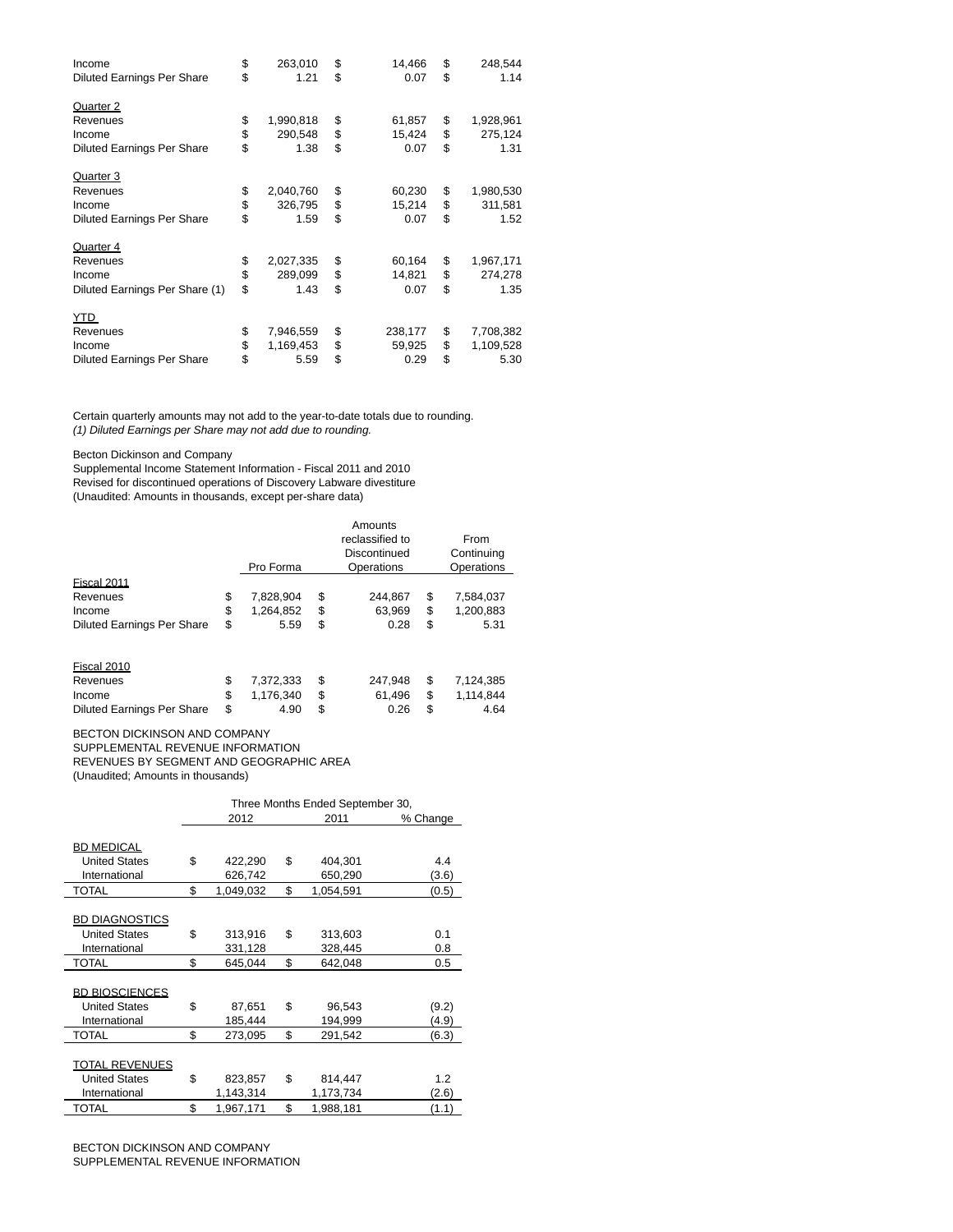### REVENUES BY SEGMENT AND GEOGRAPHIC AREA (Unaudited; Amounts in thousands)

|                       | Twelve Months Ended September 30, |           |    |           |          |  |  |  |
|-----------------------|-----------------------------------|-----------|----|-----------|----------|--|--|--|
|                       |                                   | 2012      |    | 2011      | % Change |  |  |  |
|                       |                                   |           |    |           |          |  |  |  |
| <b>BD MEDICAL</b>     |                                   |           |    |           |          |  |  |  |
| <b>United States</b>  | \$                                | 1,685,101 | \$ | 1,625,044 | 3.7      |  |  |  |
| International         |                                   | 2,405,592 |    | 2,382,260 | 1.0      |  |  |  |
| <b>TOTAL</b>          | \$                                | 4,090,693 | \$ | 4,007,304 | 2.1      |  |  |  |
|                       |                                   |           |    |           |          |  |  |  |
| <b>BD DIAGNOSTICS</b> |                                   |           |    |           |          |  |  |  |
| <b>United States</b>  | \$                                | 1,259,376 | \$ | 1,245,872 | 1.1      |  |  |  |
| International         |                                   | 1,278,679 |    | 1,234,605 | 3.6      |  |  |  |
| TOTAL                 | \$                                | 2,538,055 | \$ | 2,480,477 | 2.3      |  |  |  |
|                       |                                   |           |    |           |          |  |  |  |
| <b>BD BIOSCIENCES</b> |                                   |           |    |           |          |  |  |  |
| <b>United States</b>  | \$                                | 343,238   | \$ | 376,639   | (8.9)    |  |  |  |
| International         |                                   | 736,396   |    | 719,617   | 2.3      |  |  |  |
| <b>TOTAL</b>          | \$                                | 1,079,634 | \$ | 1,096,256 | (1.5)    |  |  |  |
|                       |                                   |           |    |           |          |  |  |  |
| TOTAL REVENUES        |                                   |           |    |           |          |  |  |  |
| <b>United States</b>  | \$                                | 3,287,715 | \$ | 3,247,555 | 1.2      |  |  |  |
| International         |                                   | 4,420,667 |    | 4,336,482 | 1.9      |  |  |  |
| TOTAL                 | \$                                | 7,708,382 | \$ | 7,584,037 | 1.6      |  |  |  |
|                       |                                   |           |    |           |          |  |  |  |

BECTON DICKINSON AND COMPANY

SUPPLEMENTAL REVENUE INFORMATION

REVENUES BY BUSINESS SEGMENTS AND UNITS

Three Months Ended September 30,

(Unaudited; Amounts in thousands)

|                                 | <b>United States</b> |    |         |          |  |  |  |  |
|---------------------------------|----------------------|----|---------|----------|--|--|--|--|
|                                 | 2012                 |    | 2011    | % Change |  |  |  |  |
| <b>BD MEDICAL</b>               |                      |    |         |          |  |  |  |  |
| <b>Medical Surgical Systems</b> | \$<br>250,664        | \$ | 246,746 | 1.6      |  |  |  |  |
| Diabetes Care                   | 113,046              |    | 104,819 | 7.8      |  |  |  |  |
| <b>Pharmaceutical Systems</b>   | 58.580               |    | 52.736  | 11.1     |  |  |  |  |
| TOTAL                           | \$<br>422,290        | \$ | 404.301 | 4.4      |  |  |  |  |
| <b>BD DIAGNOSTICS</b>           |                      |    |         |          |  |  |  |  |
| <b>Preanalytical Systems</b>    | \$<br>164.856        | \$ | 161,556 | 2.0      |  |  |  |  |
| <b>Diagnostic Systems</b>       | 149,060              |    | 152,047 | (2.0)    |  |  |  |  |
| TOTAL                           | \$<br>313.916        | \$ | 313.603 | 0.1      |  |  |  |  |
|                                 |                      |    |         |          |  |  |  |  |
| <b>BD BIOSCIENCES (1)</b>       | \$<br>87,651         | \$ | 96.543  | (9.2)    |  |  |  |  |
| TOTAL UNITED STATES             | \$<br>823,857        | \$ | 814.447 | 1.2      |  |  |  |  |

(1) BD Biosciences consists of the Cell Analysis unit and the Advanced Bioprocessing platform. Advanced Bioprocessing was previously reported with the Discovery Labware unit.

BECTON DICKINSON AND COMPANY SUPPLEMENTAL REVENUE INFORMATION REVENUES BY BUSINESS SEGMENTS AND UNITS Three Months Ended September 30, (continued) (Unaudited; Amounts in thousands)

|                                 |               |               | International |            |           |
|---------------------------------|---------------|---------------|---------------|------------|-----------|
|                                 |               |               |               | % Change   |           |
|                                 | 2012          | 2011          | Reported      | <b>FXN</b> | FX Impact |
| <b>BD MEDICAL</b>               |               |               |               |            |           |
| <b>Medical Surgical Systems</b> | \$<br>281,603 | \$<br>288,653 | (2.4)         | 6.8        | (9.2)     |
| Diabetes Care                   | 120.391       | 119,832       | 0.5           | 9.8        | (9.3)     |
| <b>Pharmaceutical Systems</b>   | 224.748       | 241.805       | (7.1)         | 5.3        | (12.4)    |
| <b>TOTAL</b>                    | \$<br>626,742 | \$<br>650,290 | (3.6)         | 6.8        | (10.4)    |
| <b>BD DIAGNOSTICS</b>           |               |               |               |            |           |
| <b>Preanalytical Systems</b>    | \$<br>162.648 | \$<br>167,044 | (2.6)         | 7.3        | (9.9)     |
| <b>Diagnostic Systems</b>       | 168.480       | 161.401       | 4.4           | 12.7       | (8.3)     |
| <b>TOTAL</b>                    | \$<br>331,128 | \$<br>328,445 | 0.8           | 9.9        | (9.1)     |
|                                 |               |               |               |            |           |
| <b>BD BIOSCIENCES (1)</b>       | \$<br>185.444 | \$<br>194,999 | (4.9)         | 3.5        | (8.4)     |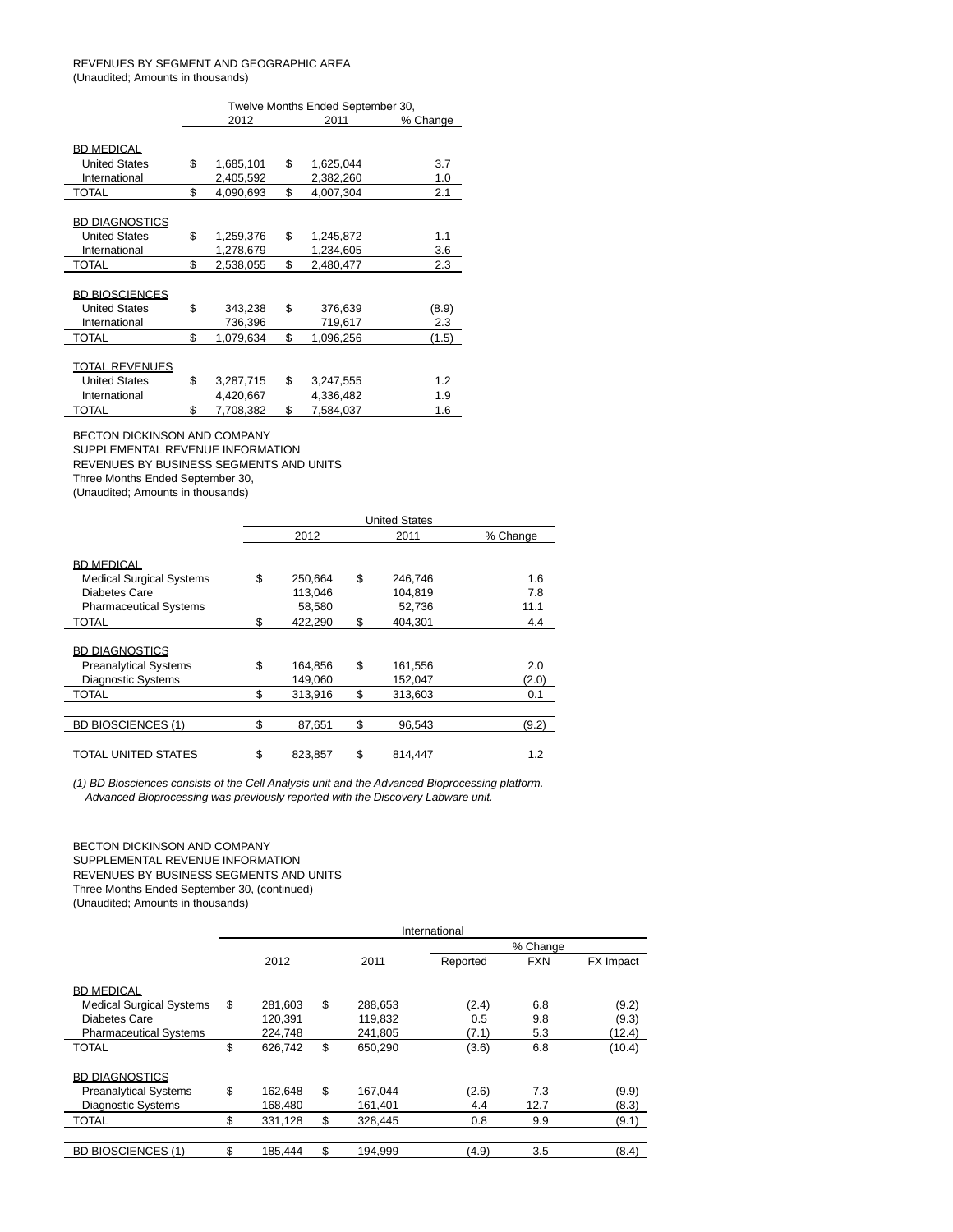(1) BD Biosciences consists of the Cell Analysis unit and the Advanced Bioprocessing platform. Advanced Bioprocessing was previously reported with the Discovery Labware unit.

### BECTON DICKINSON AND COMPANY SUPPLEMENTAL REVENUE INFORMATION REVENUES BY BUSINESS SEGMENTS AND UNITS Three Months Ended September 30, (continued) (Unaudited; Amounts in thousands)

|                                                                       | Total |                    |          |                    |              |            |                |  |  |  |  |
|-----------------------------------------------------------------------|-------|--------------------|----------|--------------------|--------------|------------|----------------|--|--|--|--|
|                                                                       |       |                    | % Change |                    |              |            |                |  |  |  |  |
|                                                                       |       | 2012               |          | 2011               | Reported     | <b>FXN</b> | FX Impact      |  |  |  |  |
| <b>BD MEDICAL</b><br><b>Medical Surgical Systems</b><br>Diabetes Care | \$    | 532,267<br>233.437 | \$       | 535,399<br>224,651 | (0.6)<br>3.9 | 4.4<br>8.9 | (5.0)<br>(5.0) |  |  |  |  |
| <b>Pharmaceutical Systems</b>                                         |       | 283,328            |          | 294,541            | (3.8)        | 6.4        | (10.2)         |  |  |  |  |
| TOTAL                                                                 | \$    | 1,049,032          | \$       | 1,054,591          | (0.5)        | 5.9        | (6.4)          |  |  |  |  |
| <b>BD DIAGNOSTICS</b><br><b>Preanalytical Systems</b>                 | \$    | 327,504            | \$       | 328,600            | (0.3)        | 4.7        | (5.0)          |  |  |  |  |
| <b>Diagnostic Systems</b>                                             |       | 317,540            |          | 313,448            | 1.3          | 5.6        | (4.3)          |  |  |  |  |
| TOTAL                                                                 | \$    | 645,044            | \$       | 642,048            | 0.5          | 5.1        | (4.6)          |  |  |  |  |
| <b>BD BIOSCIENCES (1)</b>                                             | \$    | 273,095            | \$       | 291.542            | (6.3)        | (0.7)      | (5.6)          |  |  |  |  |
| <b>TOTAL REVENUES</b>                                                 | \$    | 1,967,171          | \$       | 1.988.181          | (1.1)        | 4.7        | (5.8)          |  |  |  |  |

(1) BD Biosciences consists of the Cell Analysis unit and the Advanced Bioprocessing platform. Advanced Bioprocessing was previously reported with the Discovery Labware unit.

BECTON DICKINSON AND COMPANY SUPPLEMENTAL REVENUE INFORMATION REVENUES BY BUSINESS SEGMENTS AND UNITS Twelve Months Ended September 30, (Unaudited; Amounts in thousands)

|                                 | <b>United States</b> |    |           |          |  |  |  |  |  |
|---------------------------------|----------------------|----|-----------|----------|--|--|--|--|--|
|                                 | 2012                 |    | 2011      | % Change |  |  |  |  |  |
|                                 |                      |    |           |          |  |  |  |  |  |
| <b>BD MEDICAL</b>               |                      |    |           |          |  |  |  |  |  |
| <b>Medical Surgical Systems</b> | \$<br>977,999        | \$ | 980,326   | (0.2)    |  |  |  |  |  |
| Diabetes Care                   | 434.310              |    | 400,809   | 8.4      |  |  |  |  |  |
| <b>Pharmaceutical Systems</b>   | 272.792              |    | 243.909   | 11.8     |  |  |  |  |  |
| TOTAL                           | \$<br>1,685,101      | \$ | 1,625,044 | 3.7      |  |  |  |  |  |
|                                 |                      |    |           |          |  |  |  |  |  |
| <b>BD DIAGNOSTICS</b>           |                      |    |           |          |  |  |  |  |  |
| <b>Preanalytical Systems</b>    | \$<br>656,389        | \$ | 643,180   | 2.1      |  |  |  |  |  |
| <b>Diagnostic Systems</b>       | 602,987              |    | 602,692   | 0.0      |  |  |  |  |  |
| TOTAL                           | \$<br>1.259.376      | \$ | 1.245.872 | 1.1      |  |  |  |  |  |
|                                 |                      |    |           |          |  |  |  |  |  |
| <b>BD BIOSCIENCES (1)</b>       | \$<br>343.238        | \$ | 376.639   | (8.9)    |  |  |  |  |  |
|                                 |                      |    |           |          |  |  |  |  |  |
| TOTAL UNITED STATES             | \$<br>3,287,715      | \$ | 3.247.555 | 1.2      |  |  |  |  |  |

(1) BD Biosciences consists of the Cell Analysis unit and the Advanced Bioprocessing platform. Advanced Bioprocessing was previously reported with the Discovery Labware unit.

BECTON DICKINSON AND COMPANY SUPPLEMENTAL REVENUE INFORMATION REVENUES BY BUSINESS SEGMENTS AND UNITS Twelve Months Ended September 30, (continued) (Unaudited; Amounts in thousands)

|                                 |   | International |   |           |          |            |                  |  |  |  |  |  |
|---------------------------------|---|---------------|---|-----------|----------|------------|------------------|--|--|--|--|--|
|                                 |   | % Change      |   |           |          |            |                  |  |  |  |  |  |
|                                 |   | 2012          |   | 2011      | Reported | <b>FXN</b> | <b>FX</b> Impact |  |  |  |  |  |
|                                 |   |               |   |           |          |            |                  |  |  |  |  |  |
| <b>BD MEDICAL</b>               |   |               |   |           |          |            |                  |  |  |  |  |  |
| <b>Medical Surgical Systems</b> | S | 1.127.289     | S | 1,101,407 | 2.3      | 6.9        | (4.6)            |  |  |  |  |  |
| Diabetes Care                   |   | 476,966       |   | 465,668   | 2.4      | 6.8        | (4.4)            |  |  |  |  |  |
| <b>Pharmaceutical Systems</b>   |   | 801,337       |   | 815,185   | (1.7)    | 4.4        | (6.1)            |  |  |  |  |  |
| <b>TOTAL</b>                    |   | 2,405,592     |   | 2,382,260 | 1.0      | 6.1        | (5.1)            |  |  |  |  |  |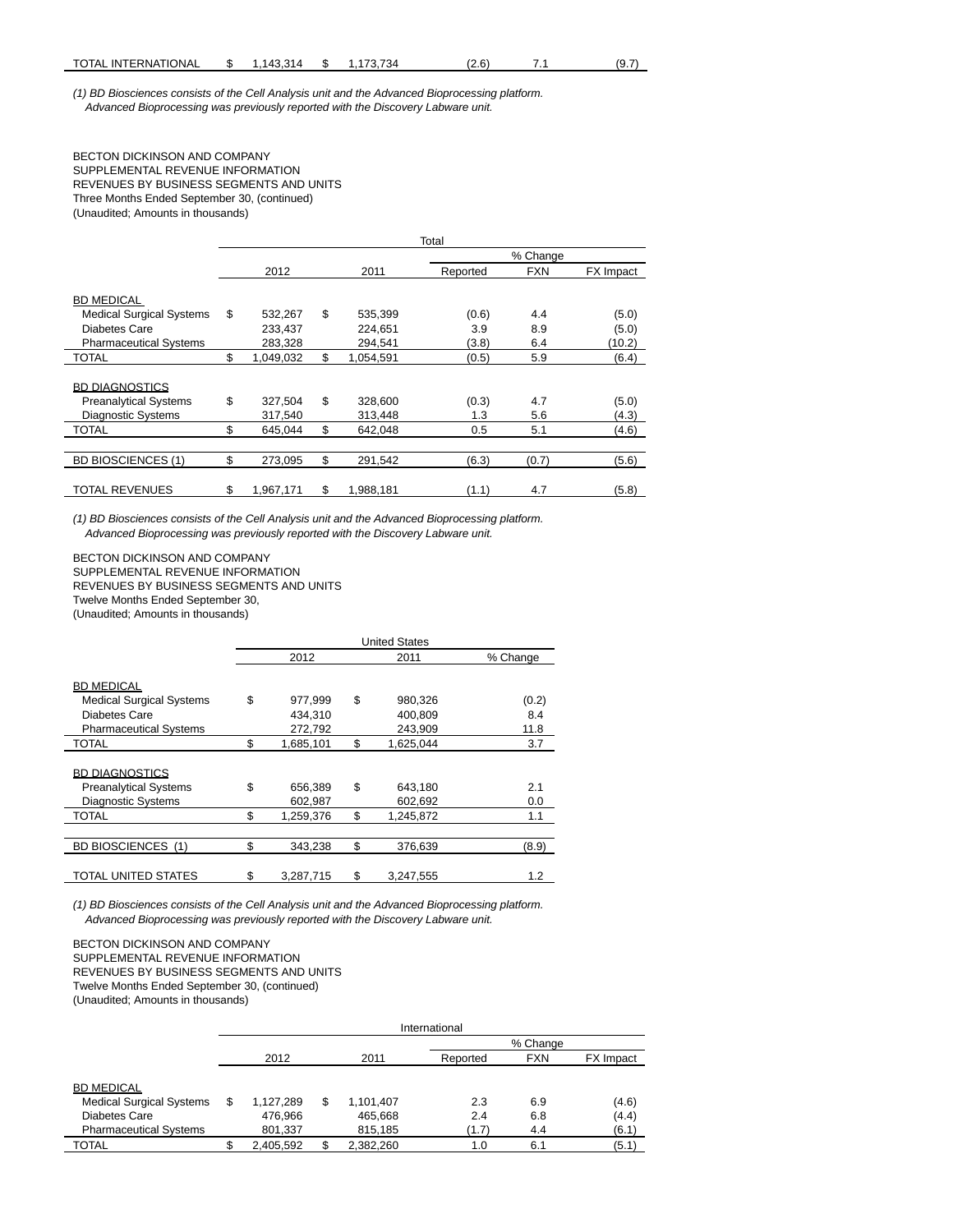| <b>BD DIAGNOSTICS</b>        |   |           |   |           |     |     |       |
|------------------------------|---|-----------|---|-----------|-----|-----|-------|
| <b>Preanalytical Systems</b> | S | 644.503   | S | 634,613   | 1.6 | 6.7 | (5.1) |
| <b>Diagnostic Systems</b>    |   | 634,176   |   | 599,992   | 5.7 | 9.4 | (3.7) |
| <b>TOTAL</b>                 |   | 1.278.679 |   | 1,234,605 | 3.6 | 8.0 | (4.4) |
|                              |   |           |   |           |     |     |       |
| <b>BD BIOSCIENCES (1)</b>    |   | 736.396   |   | 719.617   | 2.3 | 5.8 | (3.5) |
|                              |   |           |   |           |     |     |       |
| <b>TOTAL INTERNATIONAL</b>   |   | 4.420.667 |   | 4.336.482 | 1.9 | 6.6 | (4.7) |

(1) BD Biosciences consists of the Cell Analysis unit and the Advanced Bioprocessing platform. Advanced Bioprocessing was previously reported with the Discovery Labware unit.

### BECTON DICKINSON AND COMPANY

SUPPLEMENTAL REVENUE INFORMATION REVENUES BY BUSINESS SEGMENTS AND UNITS Twelve Months Ended September 30, (continued)

(Unaudited; Amounts in thousands)

|                                 |                 |    |           | Total                               |     |       |  |
|---------------------------------|-----------------|----|-----------|-------------------------------------|-----|-------|--|
|                                 |                 |    |           | % Change<br><b>FXN</b><br>FX Impact |     |       |  |
|                                 | 2012            |    | 2011      | Reported                            |     |       |  |
| <b>BD MEDICAL</b>               |                 |    |           |                                     |     |       |  |
| <b>Medical Surgical Systems</b> | \$<br>2,105,288 | \$ | 2,081,733 | 1.1                                 | 3.6 | (2.5) |  |
| Diabetes Care                   | 911,276         |    | 866,477   | 5.2                                 | 7.5 | (2.3) |  |
| <b>Pharmaceutical Systems</b>   | 1,074,129       |    | 1,059,094 | 1.4                                 | 6.2 | (4.8) |  |
| TOTAL                           | \$<br>4.090.693 | \$ | 4.007.304 | 2.1                                 | 5.1 | (3.0) |  |
| <b>BD DIAGNOSTICS</b>           |                 |    |           |                                     |     |       |  |
| <b>Preanalytical Systems</b>    | \$<br>1,300,892 | \$ | 1,277,793 | 1.8                                 | 4.3 | (2.5) |  |
| <b>Diagnostic Systems</b>       | 1,237,163       |    | 1,202,684 | 2.9                                 | 4.7 | (1.8) |  |
| TOTAL                           | \$<br>2,538,055 | \$ | 2,480,477 | 2.3                                 | 4.5 | (2.2) |  |
|                                 |                 |    |           |                                     |     |       |  |
| <b>BD BIOSCIENCES (1)</b>       | \$<br>1,079,634 | \$ | 1.096.256 | (1.5)                               | 0.7 | (2.2) |  |
| TOTAL REVENUES                  | \$<br>7.708.382 | S  | 7.584.037 | 1.6                                 | 4.3 | (2.7) |  |

(1) BD Biosciences consists of the Cell Analysis unit and the Advanced Bioprocessing platform. Advanced Bioprocessing was previously reported with the Discovery Labware unit.

BECTON DICKINSON AND COMPANY SUPPLEMENTAL REVENUE INFORMATION SAFETY REVENUES (Unaudited; Amounts in thousands)

|                              | Three Months Ended September 30. |          |         |          |            |                  |  |  |  |  |  |
|------------------------------|----------------------------------|----------|---------|----------|------------|------------------|--|--|--|--|--|
|                              |                                  | % Change |         |          |            |                  |  |  |  |  |  |
|                              | 2012                             |          | 2011    | Reported | <b>FXN</b> | <b>FX</b> Impact |  |  |  |  |  |
| <b>TOTAL SAFETY REVENUES</b> |                                  |          |         |          |            |                  |  |  |  |  |  |
| <b>United States</b>         | \$<br>291.046                    | \$       | 288.541 | 0.9      | 0.9        |                  |  |  |  |  |  |
| International                | 215.595                          |          | 209.209 | 3.1      | 12.7       | (9.6)            |  |  |  |  |  |
| <b>TOTAL</b>                 | \$<br>506,641                    | \$       | 497,750 | 1.8      | 5.8        | (4.0)            |  |  |  |  |  |
| <b>BY SEGMENT</b>            |                                  |          |         |          |            |                  |  |  |  |  |  |
| <b>BD</b> Medical            | \$<br>250.676                    | \$       | 243.521 | 2.9      | 6.4        | (3.5)            |  |  |  |  |  |
| <b>BD Diagnostics</b>        | 255,965                          |          | 254,229 | 0.7      | 5.3        | (4.6)            |  |  |  |  |  |
| <b>TOTAL</b>                 | \$<br>506.641                    | \$       | 497.750 | 1.8      | 5.8        | (4.0)            |  |  |  |  |  |

|                                        | Twelve Months Ended September 30, |           |    |           |          |            |           |  |  |  |  |  |
|----------------------------------------|-----------------------------------|-----------|----|-----------|----------|------------|-----------|--|--|--|--|--|
|                                        |                                   | % Change  |    |           |          |            |           |  |  |  |  |  |
|                                        |                                   | 2012      |    | 2011      | Reported | <b>FXN</b> | FX Impact |  |  |  |  |  |
| <b>TOTAL SAFETY REVENUES</b>           |                                   |           |    |           |          |            |           |  |  |  |  |  |
| <b>United States</b>                   | \$                                | 1.149.220 | \$ | 1.116.543 | 2.9      | 2.9        |           |  |  |  |  |  |
| International                          |                                   | 833.886   |    | 754.739   | 10.5     | 15.6       | (5.1)     |  |  |  |  |  |
| <b>TOTAL</b>                           | \$.                               | 1,983,106 | \$ | 1,871,282 | 6.0      | 8.0        | (2.0)     |  |  |  |  |  |
| <b>BY SEGMENT</b><br><b>BD</b> Medical | \$                                | 966.452   | \$ | 885.156   | 9.2      | 10.8       | (1.6)     |  |  |  |  |  |
| <b>BD Diagnostics</b>                  |                                   | 1.016.654 |    | 986.126   | 3.1      | 5.6        | (2.5)     |  |  |  |  |  |
| <b>TOTAL</b>                           | \$                                | 1.983.106 | \$ | 1.871.282 | 6.0      | 8.0        | (2.0)     |  |  |  |  |  |

BECTON DICKINSON AND COMPANY

SUPPLEMENTAL INFORMATION

FY2012 Quarter-to-Date Reconciliation

(Unaudited; Amounts in millions, except per share data)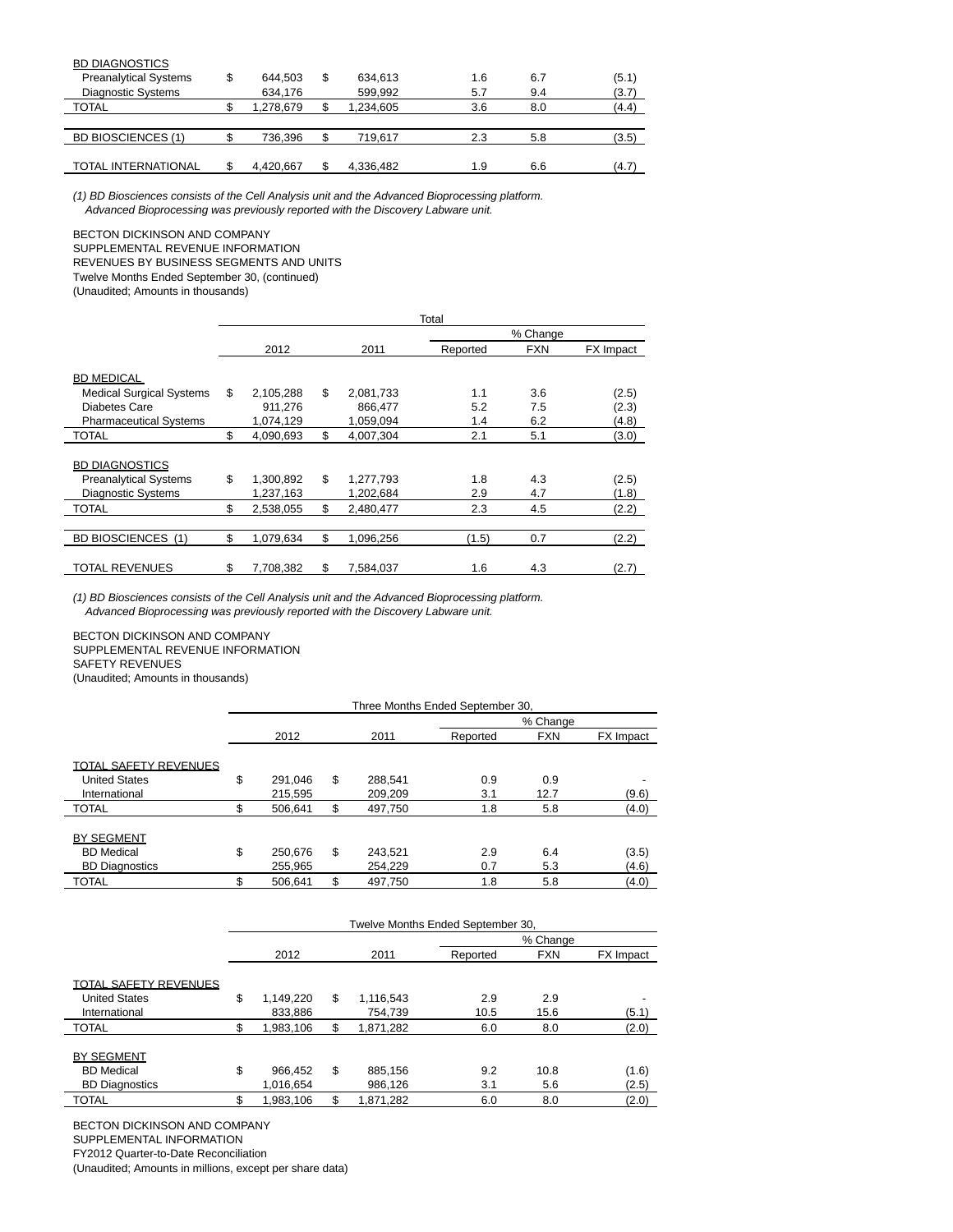|                                                          | Three Months Ended September 30, |                     |  |                                       |  |                     |  |                     |                                     |  |                     |                     |
|----------------------------------------------------------|----------------------------------|---------------------|--|---------------------------------------|--|---------------------|--|---------------------|-------------------------------------|--|---------------------|---------------------|
|                                                          |                                  | Reported<br>FY 2012 |  | Pension<br>Settlement<br>Charge $(1)$ |  | Adjusted<br>FY 2012 |  | Reported<br>FY 2011 | Impairment<br>Change <sup>(2)</sup> |  | Adjusted<br>FY 2011 | Adjusted<br>%Growth |
| Diluted Earnings per Share<br>from Continuing Operations |                                  | . 35                |  | 0.07                                  |  | 1.42                |  | 1.29                | 0.03                                |  | 1.32                | 7.6%                |

 $(1)$  Primarily represents a non-cash pension settlement charge associated with lump sum benefit payments made from the Company's U.S. supplemental pension plan, as such payments exceeded the service and interest components of the plan's pension cost for the year. The charge also included settlement losses associated with certain foreign pension plans.

 $(2)$ Represents a non-cash impairment charge resulting from the discontinuance of a research program within the Diagnostic Systems unit.

All figures rounded. Totals may not add due to rounding.

## BECTON DICKINSON AND COMPANY

#### SUPPLEMENTAL INFORMATION

FY2012 Year-to-Date Reconciliation

(Unaudited; Amounts in millions, except per share data)

|                                                          | Twelve Months Ended September 30, |  |                                                |  |                     |  |                     |   |                                     |  |                     |                     |
|----------------------------------------------------------|-----------------------------------|--|------------------------------------------------|--|---------------------|--|---------------------|---|-------------------------------------|--|---------------------|---------------------|
|                                                          | Reported<br>FY 2012               |  | Pension<br>Settlement<br>Change <sup>(1)</sup> |  | Adjusted<br>FY 2012 |  | Reported<br>FY 2011 |   | Impairment<br>Change <sup>(2)</sup> |  | Adiusted<br>FY 2011 | Adjusted<br>%Growth |
| Diluted Earnings per Share<br>from Continuing Operations | 5.30                              |  | 0.06                                           |  | 5.37                |  | 5.31                | S | 0.03                                |  | 5.33                | 0.8%                |

 $<sup>(1)</sup>$  Primarily represents a non-cash pension settlement charge associated with lump sum benefit payments made from the Company's</sup> U.S. supplemental pension plan, as such payments exceeded the service and interest components of the plan's pension cost for the year. The charge also included settlement losses associated with certain foreign pension plans.

 $(2)$ Represents a non-cash impairment charge resulting from the discontinuance of a research program within the Diagnostic Systems unit.

All figures rounded. Totals may not add due to rounding.

## BECTON DICKINSON AND COMPANY

SUPPLEMENTAL INFORMATION

Quarter-to-Date Fiscal 2012 Reconciliation - FX Impact

(Unaudited; Amounts in millions, except per share data)

|                                                                 |                                            | Three Months Ended September 30, |    |       |    |                    |    |                                    |    |                      |                      |
|-----------------------------------------------------------------|--------------------------------------------|----------------------------------|----|-------|----|--------------------|----|------------------------------------|----|----------------------|----------------------|
|                                                                 | Adjusted<br>Adjusted<br>FY 2012<br>FY 2011 |                                  |    |       |    | Adjusted<br>Growth |    | Foreign<br>Currency<br>Translation |    | <b>FXN</b><br>Change | <b>FXN</b><br>Growth |
| <b>REVENUES</b>                                                 | \$                                         | 1.967                            | \$ | 1.988 | \$ | (21)               | \$ | (114)                              | \$ | 93                   | 4.7%                 |
| <b>Diluted Earnings per Share</b><br>from Continuing Operations | S                                          | 1.42                             | \$ | 1.32  | \$ | 0.10               | \$ | (0.10)                             | \$ | 0.20                 | 15.2%                |

FXN - Foreign Currency Neutral

All figures rounded. Totals may not add due to rounding.

## BECTON DICKINSON AND COMPANY

SUPPLEMENTAL INFORMATION

Year-to-Date Fiscal 2012 Reconciliation - FX Impact

(Unaudited; Amounts in millions, except per share data)

|                                                                 |    | Twelve Months Ended September 30,          |    |       |    |                    |    |                                    |    |                      |                      |  |
|-----------------------------------------------------------------|----|--------------------------------------------|----|-------|----|--------------------|----|------------------------------------|----|----------------------|----------------------|--|
|                                                                 |    | Adjusted<br>Adjusted<br>FY 2012<br>FY 2011 |    |       |    | Adjusted<br>Growth |    | Foreign<br>Currency<br>Translation |    | <b>FXN</b><br>Change | <b>FXN</b><br>Growth |  |
|                                                                 |    |                                            |    |       |    |                    |    |                                    |    |                      |                      |  |
| <b>REVENUES</b>                                                 | \$ | 7.708                                      | \$ | 7.584 | \$ | 124                | \$ | (200)                              | \$ | 325                  | 4.3%                 |  |
| <b>Diluted Earnings per Share</b><br>from Continuing Operations | S  | 5.37                                       | \$ | 5.33  | \$ | 0.04               | \$ | (0.21)                             | \$ | 0.25                 | 4.7%                 |  |

FXN - Foreign Currency Neutral